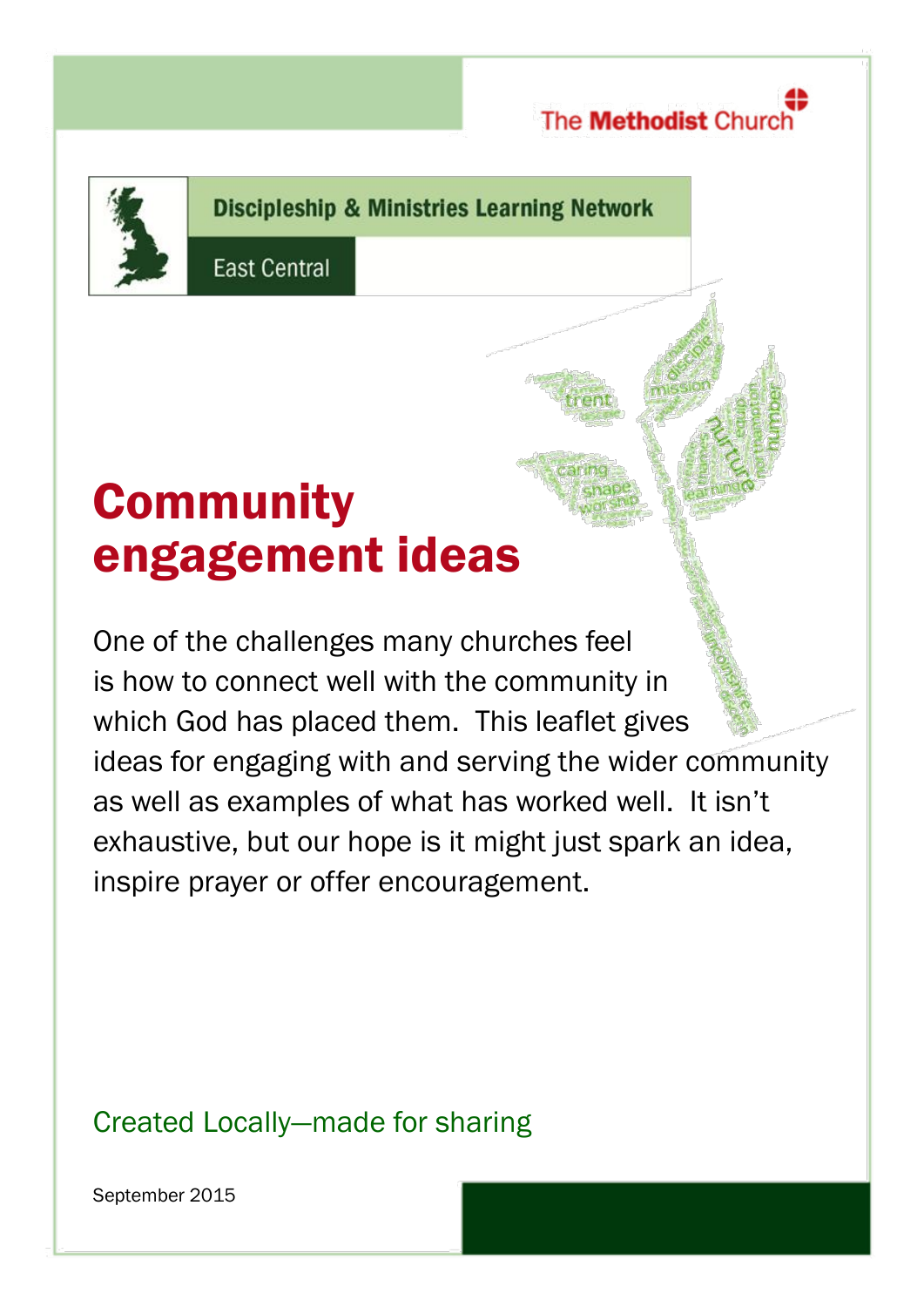## Post office services and shops in Church buildings

Many local communities, particularly in rural or deprived areas find themselves without essential facilities such as post offices and local shops. Other areas find choices are limited with few opportunities for small, local or fair trade concerns. In some areas, Church buildings may be the only space available to the community. As a result, Churches are increasingly getting involved in hosting post office and other local community shop facilities.

In our own region. **Empingham** Methodist Church in the Stamford and Rutland Circuit opens as a post office once a week. In Leeds, The Centre Methodist Church in Methley is host to 'the wee shop' which is a home-made co-operative. They, with others, are working alongside



communities to ensure they are provided for.

[stamfordrutlandmethodists.org.uk/](http://stamfordrutlandmethodists.org.uk/Empingham.htm) [Empingham.htm](http://stamfordrutlandmethodists.org.uk/Empingham.htm) [www.aireandcaldercircuit.org.uk/](http://www.aireandcaldercircuit.org.uk/methley) [methley](http://www.aireandcaldercircuit.org.uk/methley) [www.facebook.com/](https://www.facebook.com/weeshoponmainstreet) [weeshoponmainstreet](https://www.facebook.com/weeshoponmainstreet)

If you are interested in developing community facilities such as a shop or post office, there are some really good resources out there.

The Arthur Rank Centre offers support to rural communities and churches. It shares the story of Wolds Valley Methodist Church in North Yorkshire. They worked hard to keep the last Methodist Chapel in the area open. After a modernisation project and the closure of post office services, the space was seen as an ideal location for an outreach post office service. More about Wolds Valley and helpful guidelines for those thinking of hosting post office services in Churches can be found at: [www.arthurrankcentre.org.uk/library-of](http://www.arthurrankcentre.org.uk/library-of-good-practice/item/6687-outreach-post-offices-in-rural-churches-connecting-church-community)[good-practice/item/6687-outreach](http://www.arthurrankcentre.org.uk/library-of-good-practice/item/6687-outreach-post-offices-in-rural-churches-connecting-church-community)[post-offices-in-rural-churches](http://www.arthurrankcentre.org.uk/library-of-good-practice/item/6687-outreach-post-offices-in-rural-churches-connecting-church-community)[connecting-church-community](http://www.arthurrankcentre.org.uk/library-of-good-practice/item/6687-outreach-post-offices-in-rural-churches-connecting-church-community)

ChurchCare was developed as a support for those seeking to make best use of buildings in the Church of England. However, there is a strong ecumenical flavour to their work. The online resources they offer are therefore useful for and freely available to all denominations.

On their website they note how their work touches many denominations:

*'To date, there are at least 35 cases of post office services being*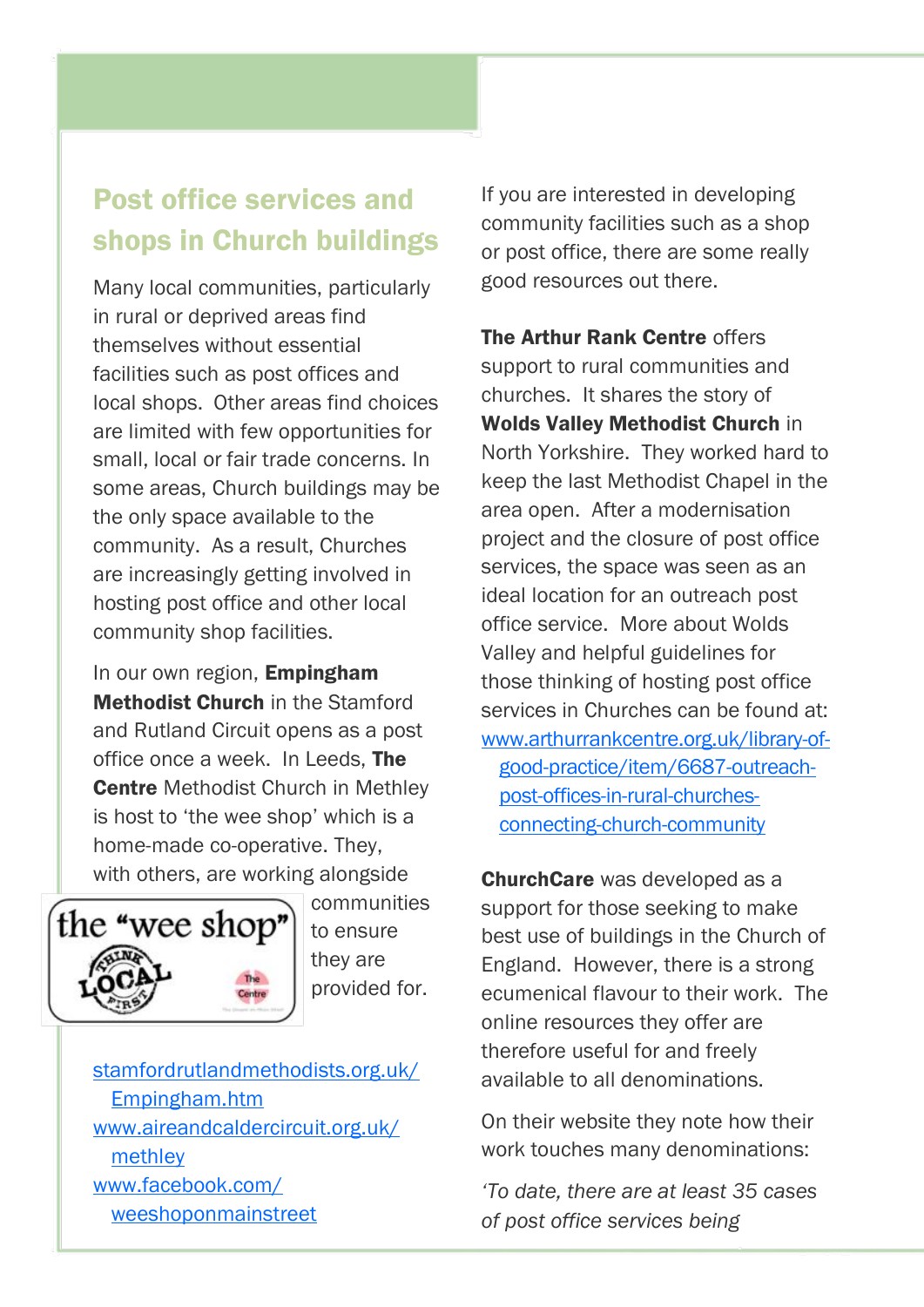*delivered from parish churches, Methodist chapels, United Reformed churches, church halls and centres. They are all ensuring that communities are able to access local post office facilities where none would otherwise exist.'*  [www.churchcare.co.uk/churches/](http://www.churchcare.co.uk/churches/open-sustainable/post-offices) [open-sustainable/post-offices](http://www.churchcare.co.uk/churches/open-sustainable/post-offices) [www.churchcare.co.uk/churches/open](http://www.churchcare.co.uk/churches/open-sustainable/community-shops) [-sustainable/community-shops](http://www.churchcare.co.uk/churches/open-sustainable/community-shops)

**Plunkett Foundation** is a unique national organisation that supports the development of community shops in the UK. The website includes loads of information as well as tools and advice from those with experience. Please be aware that you do need to create a login with them to access some of the free resources, but there is also plenty to look at without creating a login. [www.communityshops.coop/](http://www.communityshops.coop/)

## Cinema in Churches



Seeing a film in the cinema can

be quite expensive these days. For those in more rural areas, availability and transport may also be issues. This means that for a number of

people, the opportunity to watch a film in a cinema setting is limited.

Yet watching a film as a larger community is something many enjoy and it can help build community identity. Chatting after the film, finding out who liked it, who didn't and why is an important part of the shared experience. As a result, there are a number of Churches and communities getting involved in local cinema projects.

Below are 3 websites with stories and information about cinema in local communities. The Cinema For All project had its roots in an idea that came up in conversation and was developed by people learning as they went. The journey was not without set-backs, but by asking community opinion and working with local volunteers a monthly film night is now well established and has good attendance membership.

[www.aireandcaldercircuit.org.uk/](http://www.aireandcaldercircuit.org.uk/methley) [methley](http://www.aireandcaldercircuit.org.uk/methley) [villagehallcinemas.co.uk/](http://villagehallcinemas.co.uk/) [cinemaforall.org.uk/wp-content/](http://cinemaforall.org.uk/wp-content/uploads/2015/05/FSOY_LCC_Best_new_soc.pdf) [uploads/2015/05/](http://cinemaforall.org.uk/wp-content/uploads/2015/05/FSOY_LCC_Best_new_soc.pdf) [FSOY\\_LCC\\_Best\\_new\\_soc.pdf](http://cinemaforall.org.uk/wp-content/uploads/2015/05/FSOY_LCC_Best_new_soc.pdf)

Also useful is [www.bfi.org.uk/](http://www.bfi.org.uk/neighbourhoodcinema/) [neighbourhoodcinema/](http://www.bfi.org.uk/neighbourhoodcinema/)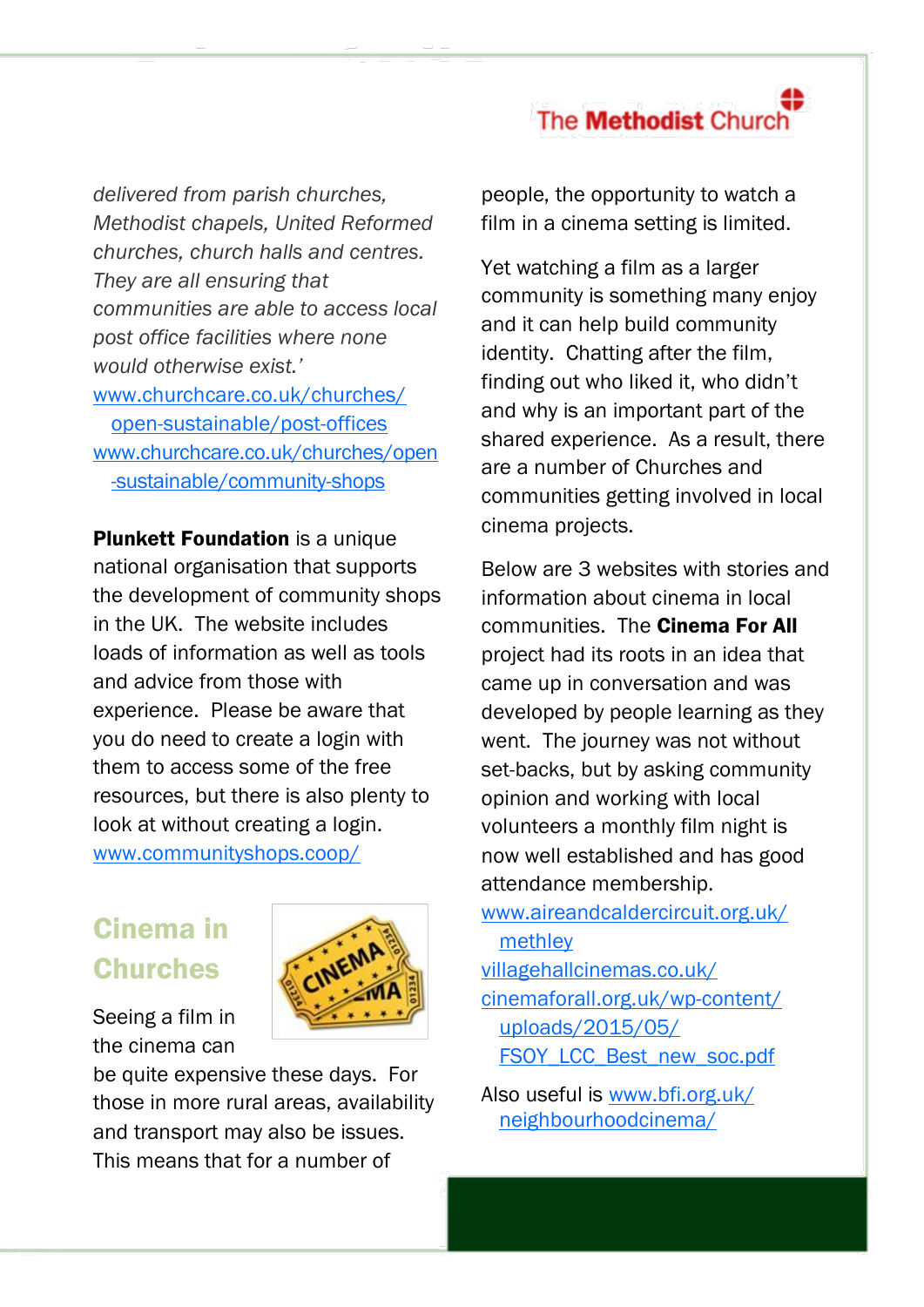

## Using film in mission

*'...some filmmakers are interested in more than just making money... as genuine artists they invite us to explore the pain and the joy of being human, to look deeply into ethical issues and dilemmas, and at times to enter into worlds far different from our everyday experience…such films help us to understand a little better what it is to be a human being and, in a few cases, even to see a little more clearly the emerging kingdom of God.' (Edward McNulty, Praying the Movies)*

This quote shows how film can be a rich resource when thinking about some of life's big questions. Setting up a cinema-type experience is only one way of engaging with film. In the Northampton District, Tim Woolley created a helpful document for Churches who wanted to think about using film in mission.

Guidance is given on thinking about aim, which film to use and how to shape discussion afterwards. There are also some useful websites and books. Download it from our website: [www.methodist.org.uk/learning/](http://www.methodist.org.uk/learning/network-regions/east-central-region/news/using-film-in-mission) [network-regions/east-central](http://www.methodist.org.uk/learning/network-regions/east-central-region/news/using-film-in-mission)[region/news/using-film-in-mission](http://www.methodist.org.uk/learning/network-regions/east-central-region/news/using-film-in-mission)

## Valuing the community and being generous

We've heard of many different ideas that churches have been using to show how much they value everyone in the community. Some folk are taking cakes and treats to local schools, police stations etc to say thank you for the work they do, others are making soup for university students during Freshers week. In Sleaford, the town centre URC has become a late-night safe waiting place with hot drinks. The important element is that these are acts of pure service and generosity. The Methodist Church has produced some useful resources around the theme 'A generous life'. Find them here and click the 'The wheel of generosity' link to generate your own small act of kindness. [www.methodist.org.uk/mission/a-](http://www.methodist.org.uk/mission/a-generous-life)

[generous-life](http://www.methodist.org.uk/mission/a-generous-life)

Another useful resource is the work of Robert Schnase, particularly his book *Five Practices of Fruitful Congregations.* In the book he talks about extravagant generosity and shares examples from his own experiences within the United Methodist Church in America. More information can be found at <http://fivepractices.org/>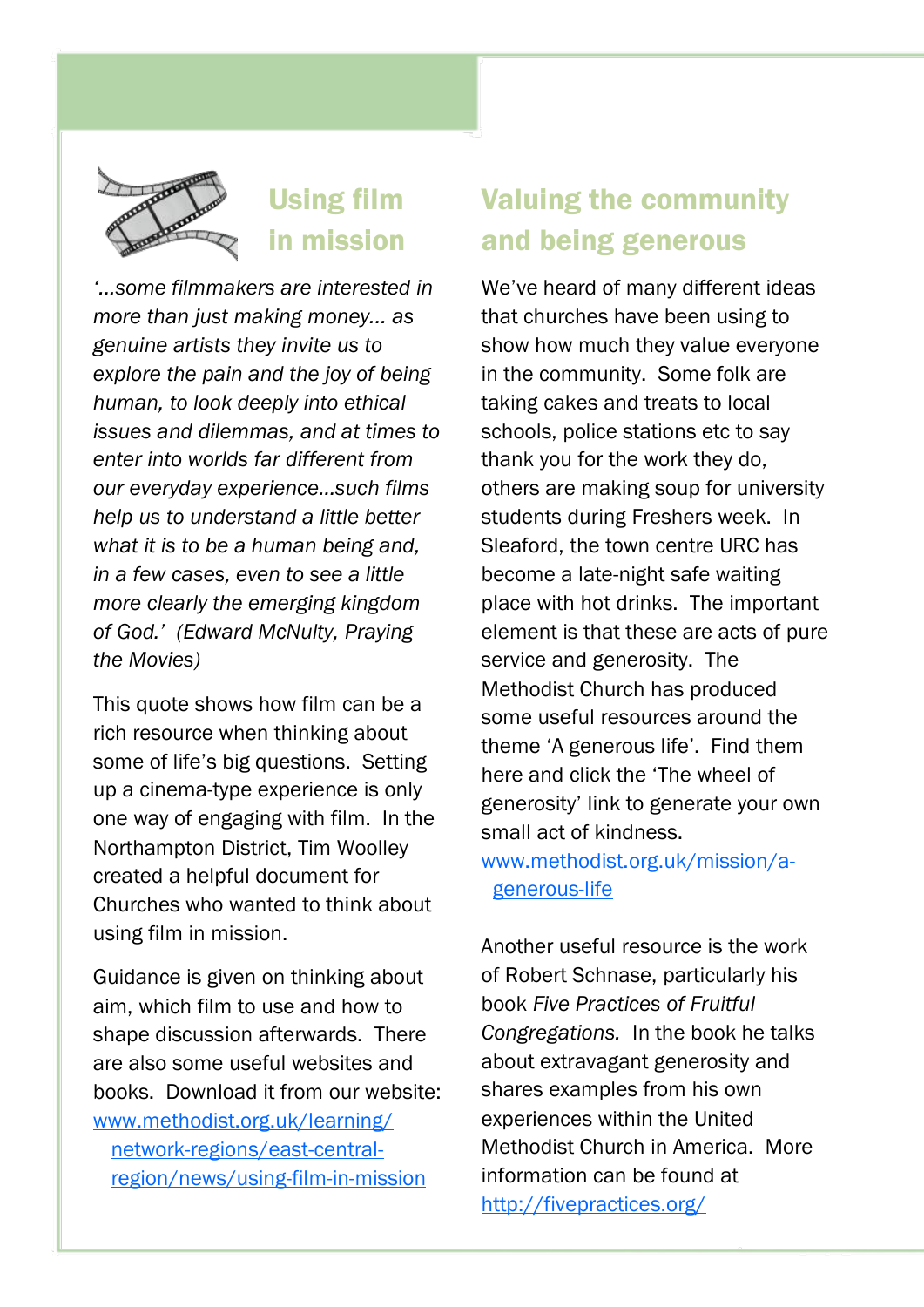A reflective resource based on the five practices is available for Churches and individuals at [www.methodist.org.uk/learning/](http://www.methodist.org.uk/learning/network-regions/east-central-region/news/five-practices-of-fruitful-congregations) [network-regions/east-central](http://www.methodist.org.uk/learning/network-regions/east-central-region/news/five-practices-of-fruitful-congregations)[region/news/five-practices-of](http://www.methodist.org.uk/learning/network-regions/east-central-region/news/five-practices-of-fruitful-congregations)[fruitful-congregations](http://www.methodist.org.uk/learning/network-regions/east-central-region/news/five-practices-of-fruitful-congregations)

## A place to meet

Isolation can be a problem in many communities. Our buildings can sometimes feel a great burden as maintenance costs both time and effort. Yet they are also a valuable space for people to meet, particularly in situations where opportunities to meet are limited. Examples of churches offering space to meet include luncheon clubs, dementia cafés, community cafés, and cooking lessons for single people.

It is interesting that food is often at the centre of meeting opportunities. In our region, the examples are too great to list comprehensively but include Marshchapel Luncheon Club, the Zacchaeus Tree Café at Littleover, Café Eden at Peachcroft Christian Centre, Kingswood Luncheon Club (started in 1976), the Edge coffee shop at Healing and Keelby, Bourne Methodist Lunch Club (going for over 25 years) and the High Street Coffee Bar in Witney.

### Social Action

Issues of poverty and debt including food poverty are often highlighted in the media. Churches are increasingly recognising issues such as these in their local areas and looking for ways to respond. There are now a number of social action organisations and initiatives offering help and inspiration for churches seeking to meet community needs in this way. Below are details of a few helpful organisations as well as examples of churches already responding.

#### Christians Against Poverty (CAP) are

a Christian organisation with expertise in debt management. Many of their projects involve working in partnership with local churches of all denominations. There are therefore many ways that churches can connect with this organisation from hosting projects, to volunteering or fundraising. The CAP website notes '*We exist because nobody should be held hostage by debt and poverty. But the truth is that they are rife in the UK.'* 

[capuk.org/about-us](https://capuk.org/about-us)

christians<br>against<br>poverty

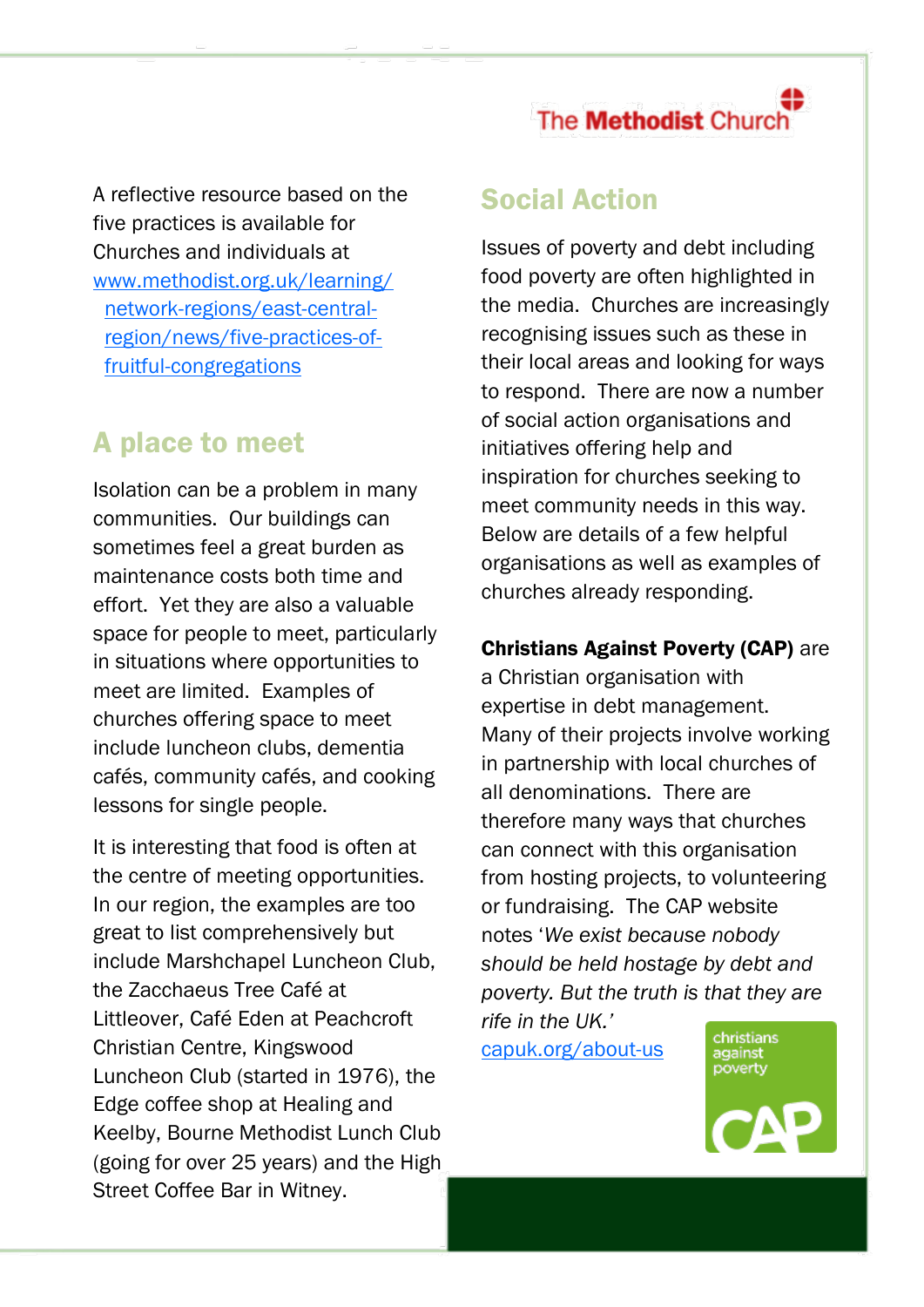The Trussel Trust is one of the largest umbrella organisations for the provision of Foodbanks. Working in partnership with local agencies, they offer emergency food for the



whole household sufficient for a minimum of three days.

There may already be a Foodbank running in your area that as a Church you could get involved in supporting. If there isn't one, but you feel it is needed, working across a circuit or circuits and with ecumenical partners is a good way forward. In our region for example, the Peterborough Foodbank is run by an ecumenical group of Churches. Several denominations opened their premises as distribution centres, but there are so many different ways to volunteer and donate it has been something anyone can get involved with both from the Churches and the wider community.

#### [www.trusselltrust.org/foodbank](http://www.trusselltrust.org/foodbank-projects)[projects](http://www.trusselltrust.org/foodbank-projects) [peterborough.foodbank.org.uk/](http://peterborough.foodbank.org.uk/)

Job clubs are another way of meeting community need. Most offer practical help with things such as writing a CV and how to look for work well. There's also space though just to chat about how things are going. In our region, Brigg Methodist Church host one weekly. [www.brigglife.co.uk/b3.php?s=jobs](http://www.brigglife.co.uk/b3.php?s=jobs-jobclub)iobclub

Salthox is a Christian Centre that supports, encourages and promotes the work of Christian Churches. It started in 1983 and is involved in prayer and outreach initiatives as well as social responsibility work and community engagement. [www.saltbox.org.uk/community](http://www.saltbox.org.uk/community-engagement)[engagement](http://www.saltbox.org.uk/community-engagement)

#### Responding to Homelessness is

something a number of churches have felt called to. Some churches and members are working alongside local charities, others are responding by using their building to offer hot meals or overnight accommodation. In our region, Centenary Methodist, Boston and Brookside Methodist, Peterborough act as emergency night shelters during very cold weather.

Shelter is a national charity [www.shelter.org.uk/](http://www.shelter.org.uk/)

Peterborough Soup kitchen has been running since 1983 [www.](http://www.peterboroughsoupkitchen.org.uk/) [peterboroughsoupkitchen.org.uk/](http://www.peterboroughsoupkitchen.org.uk/) Emmaus is a Christian charity active in Leicestershire and Rutland [www.emmaus.org.uk/](http://www.emmaus.org.uk/leicestershire_rutland) [leicestershire\\_rutland](http://www.emmaus.org.uk/leicestershire_rutland)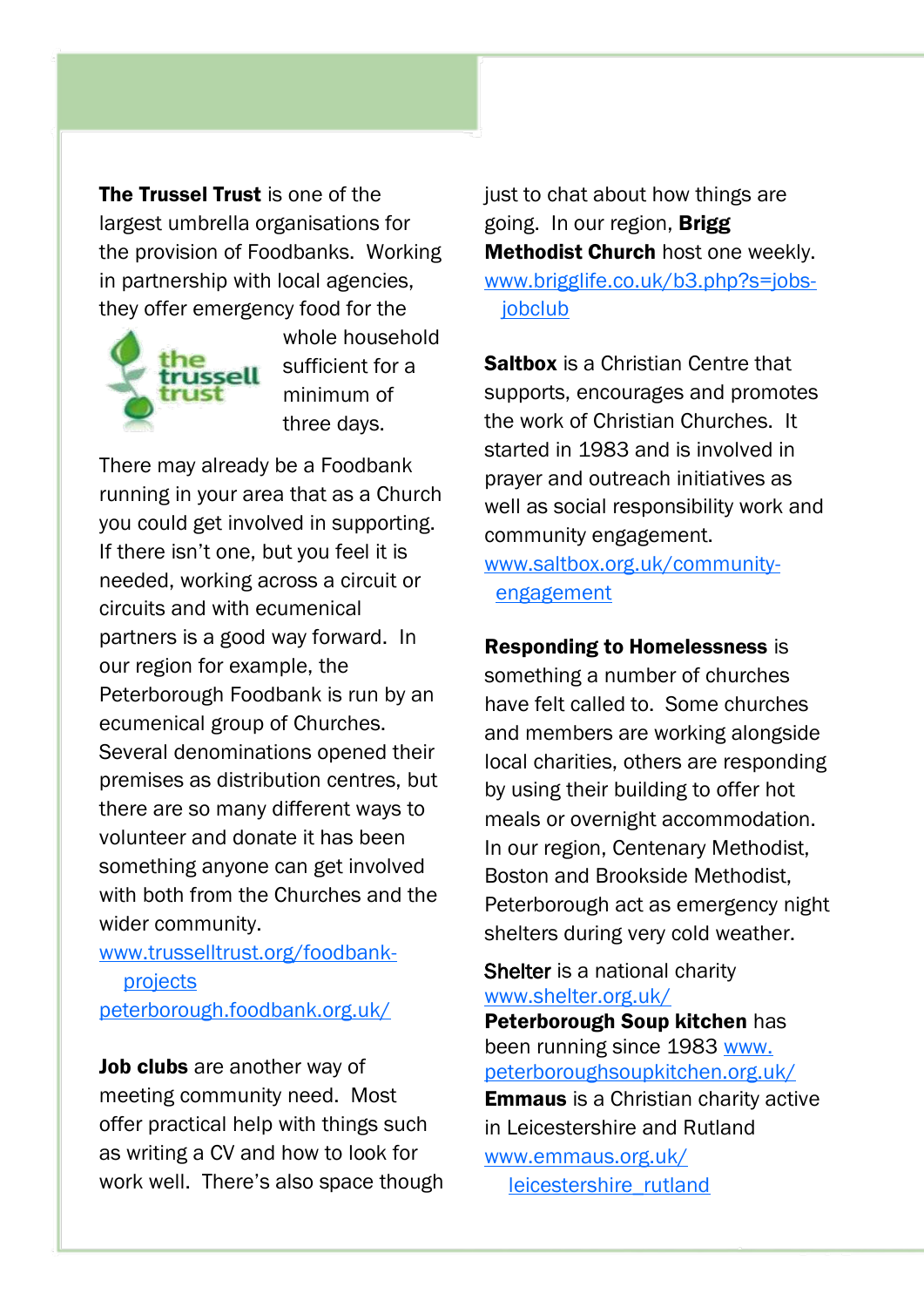For all aspects of social action, understanding the needs of the community in which you are located is essential. Local Authority websites can offer some really useful information, but don't forget to speak to real people as well. Local Councillors, Neighbourhood support groups and Community Police Officers are helpful starting points. Church members living locally may have helpful community insight.

Neighbours are really important as well. What are their thoughts about the needs of the community? This might literally be those who live next to or near the Church, but it could also include other Church communities. What are their experiences? What can we learn together about responding to community needs?

## Family Support

A new report looking into the diversity of family life and a new training course are due for launch at the family ministry conference We are Family September 2015. These will be helpful resources for Churches who recognise that part of their calling is around supporting families. Because families are diverse, so are the ways in which churches can

support them. Following are just a few examples of projects that have focussed on engaging with and supporting families.

The Wesley Playhouse opened in 2007 as the first church run outreach mission for families providing a soft play area and café. There are now 10 such centres in UK Churches. This new way of being Church was formed in order be relevant to the community in the 21st Century. The Wesley Playhouse is a project of Howden Clough Methodist Church, near Birstall and is part of the Fresh Expressions movement. The full story of its formation and current work is available at [www.thisisit.me.uk/](http://www.thisisit.me.uk/)

The **Breakfast Club** runs weekly at a Church in the Peterborough Circuit. It offers a safe space for parents of young children to meet and share over a cuppa and toast or a bacon sandwich. Originally a SureStart project, continuing commitment from the church and community means it keeps developing in order to meet the needs of the parents and children who attend.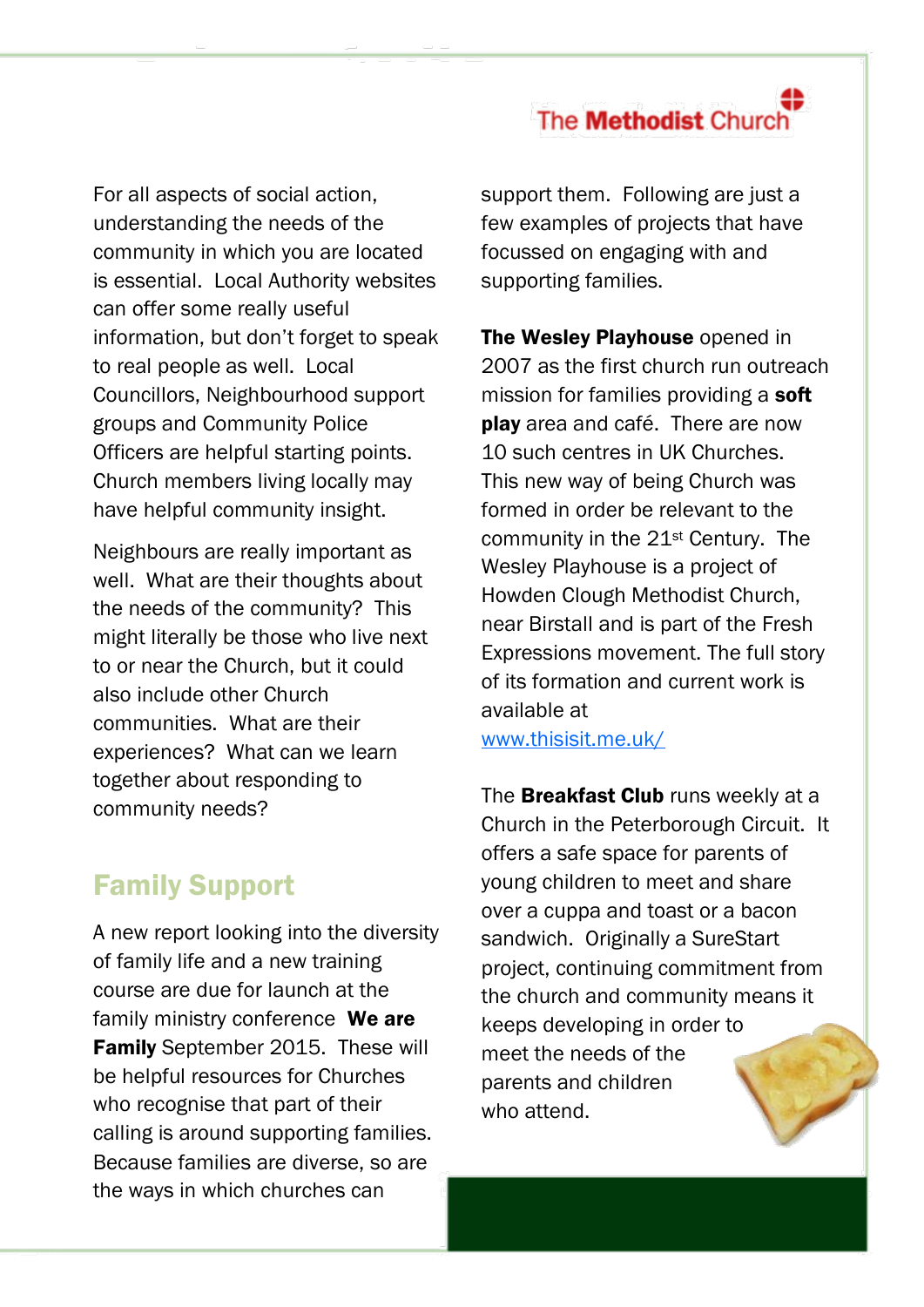In Grantham, one of the Circuit churches offers homework space with broadband for young people who don't have access at home.

Parents Support Group, Kinver Methodist was set up a year ago by two family workers to provide a space for parents on the fringe of church life. It began life as a support group, has grown so there are now over 25 people coming along and they recently embarked on their first bible study exploring the armour of God in Ephesians. A visitor to the group noted it was 'Very inspiring being amongst a group of people engaging with God's word for the first time, asking questions and wrestling with the relevance of the passage for them today.' Kinver also host regular 'Baptism Discovery' evenings where parents can come to ask questions and learn more. These have proved hugely successful and they've since organised 2 reunion events and invited all the parents and children back – these have taken place in a local soft play centre on a Sunday morning as they firmly believe in going to where people are.

#### St John's Methodist, Market

Weighton is a small rural church in Yorkshire that intentionally sought to meet the needs of parents and

families. In 2008 there were no children or families in the life of the church. Since then they've established 'Tea and Toast' for parents and young children after they drop off at the school next door. It now welcomes up to 50 families. Other family activities and services have been added so that the church is now thriving with parents and children all week long, all very much based on the expressed need of families in the village.

Mission Matters is a Methodist publication. The Family Ministry edition includes more on St John's [www.methodist.org.uk/](http://www.methodist.org.uk/media/1511083/mission-matters-spring-2015-0315.pdf)

[media/1511083/mission-matters](http://www.methodist.org.uk/media/1511083/mission-matters-spring-2015-0315.pdf)[spring-2015-0315.pdf](http://www.methodist.org.uk/media/1511083/mission-matters-spring-2015-0315.pdf)

The family ministry section of the Methodist Church is also useful [www.methodist.org.uk/mission/](http://www.methodist.org.uk/mission/families) [families](http://www.methodist.org.uk/mission/families)

## Fresh Expressions

A number of the stories and projects shared have roots in Fresh Expressions. Their website notes:

*'Fresh Expressions seeks to transform communities and individuals through championing, resourcing and multiplying new ways of being church.'*

More stories and inspiration can be found at

[www.freshexpressions.org.uk/stories](https://www.freshexpressions.org.uk/stories)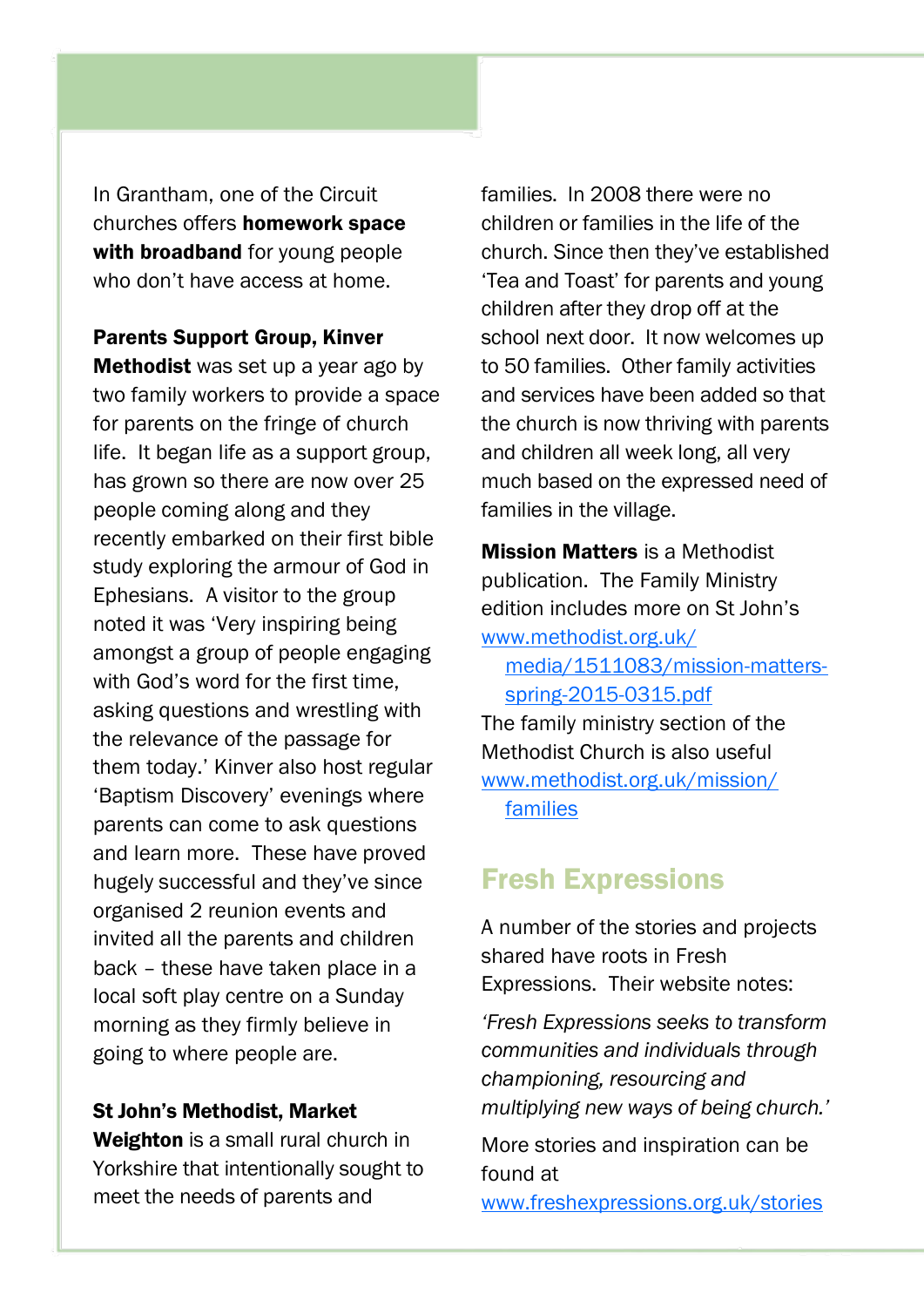### On the road...

Mobile ministry has proved a really great way of meeting people where they are. The reality is that not everyone is comfortable coming into Church premises and sometimes we lack space in areas that would value a place to meet. Some Churches are therefore getting mobile and taking to the road in order to be a presence in the community.



The RoadHog is a mobile

youth facility in the Boston, South Lincolnshire area. During the day it provides education on youth-related issues for local secondary schools and at night goes out to the villages and town areas of Boston. The project was launched in 2009 and is run by Lincolnshire Youth Mission (LYM) as an ecumenical venture. The project is backed by prayer and trained volunteers and feels these are key to its success.

<http://roadhogbus.org.uk/>

The GodPod is a single-decker bus that travels around Lincoln and the surrounding villages. It is a **Lincoln** [North Methodist](http://www.lincolnmethodist.org.uk/) initiative that aims to 'be church' wherever it stops. The bus currently goes into villages, housing estates and secondary schools mainly, but not exclusively, for children and youth work. It is an informal opportunity for all ages to explore Christianity and Faith.

[www.church2you.co.uk/](http://www.church2you.co.uk/)

The **QUEST-ion Youth Project** is a mobile ministry with a caravan which visits rural towns and villages of the Caistor - Gainsborough area. It's an ecumenical project newly taken on by Lincolnshire Youth Mission (LYM) and previously by the Wolds and Trent **Methodist Circuit.** Its youth leaders meet with youth and children, delivering Bible Teaching, fun and games on local village greens and school grounds. It allows the gospel to reach the children/youth in a familiar informal setting. It also enables great conversations with

locals, and a gateway into local schools.

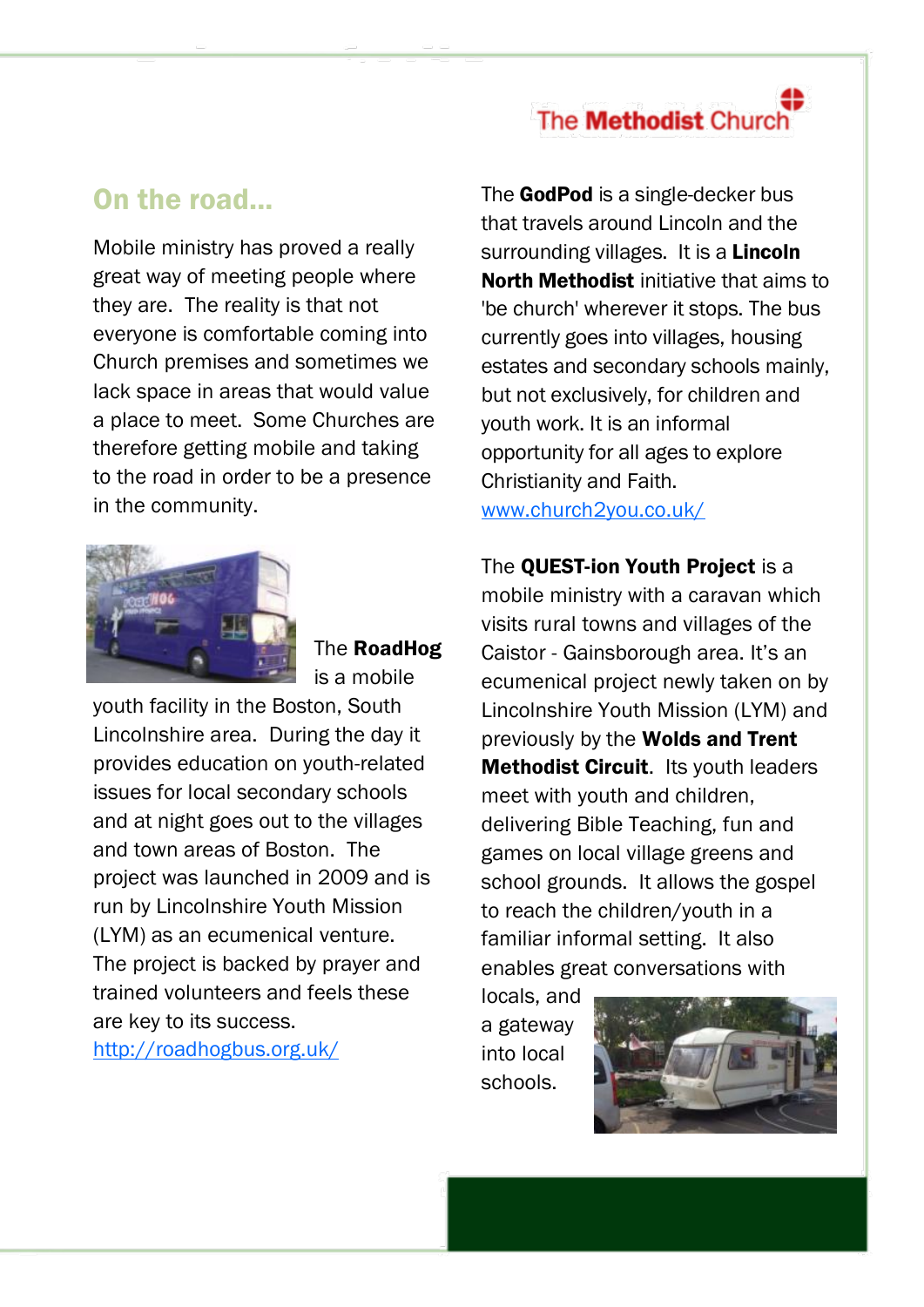### New Housing

A number of churches and circuits have seen new housing developments being established in their locality. For some, there has been the opportunity to be engaged with the new developments from the start. Discussions about community and faith space with developers may be integral to the whole project. In other areas of new housing there have not been built-in opportunities to connect with those undergoing the development work.

Cranbrook is a fairly new town in Devon. Local Churches engaged ecumenically in conversations for many years as the new town developed. More about their story and the pioneer ministry that developed can be found here. The link for the case study at the bottom of the page may be particularly useful.

[www.cte.org.uk/Groups/261109/](http://www.cte.org.uk/Groups/261109/Home/Resources/New_Housing_Areas/Listening_to_NHA/Mark_Gilborson_in/Mark_Gilborson_in.aspx) [Home/Resources/](http://www.cte.org.uk/Groups/261109/Home/Resources/New_Housing_Areas/Listening_to_NHA/Mark_Gilborson_in/Mark_Gilborson_in.aspx) New Housing Areas/ Listening to NHA/ Mark Gilborson in/ [Mark\\_Gilborson\\_in.aspx](http://www.cte.org.uk/Groups/261109/Home/Resources/New_Housing_Areas/Listening_to_NHA/Mark_Gilborson_in/Mark_Gilborson_in.aspx)

## Getting more inspiration

There are so many ideas that Churches are exploring and working with that it is impossible to put them all in this leaflet, but here are a couple of great places we've found for more ideas and inspiration.

Rural Action Yorkshire launched 52 (almost) Painless Things Your Community Can Do in February 2015. Their ideas are drawn from groups and individuals across the country. The focus is on rural areas, but they recognise many of the ideas would work anywhere. Ideas include a book exchange, a community allotment, a hen-keeping scheme or installing a defibrillator.

[www.ruralyorkshire.org.uk/52-things](http://www.ruralyorkshire.org.uk/52-things-campaign)[campaign](http://www.ruralyorkshire.org.uk/52-things-campaign) [twitter.com/ruralyorkshire](https://twitter.com/ruralyorkshire)

For over 40 years the **Arthur Rank Centre** has served both the spiritual and practical needs of the rural Christian community through a programme of community and social projects, resourcing and training. The Centre is not just a building but an enduring symbol of faith in the countryside. The website includes lots of help, ideas and resources for those in rural contexts.

[www.arthurrankcentre.org.uk](http://www.arthurrankcentre.org.uk)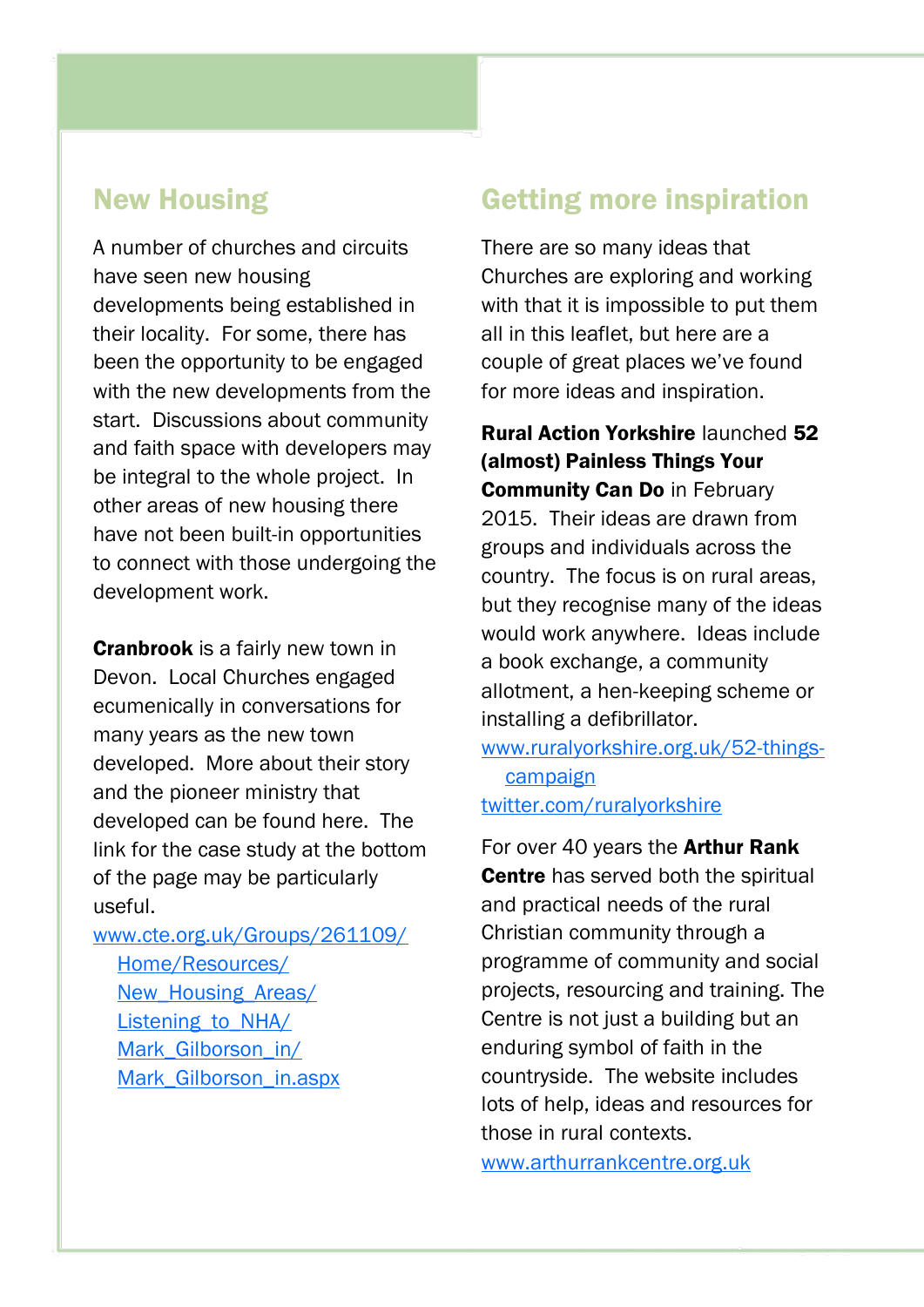## Being a learning church

Discerning how we best engage with the communities in which we are placed in only one aspect of our ongoing learning and development as churches. There are a number of useful resources that can enable churches to reflect well on the whole of their mission and ministry.

#### **FIVE PRACTICES** OF FRUITFUL **CONGREGATIONS**

See 'Valuing the community and being generous' for details of Five Practices of Fruitful Congregations,



a helpful resource for Churches.

The Methodist Church Deepening **Discipleship** pages help to equip us, as Christians, in our life-long journey of exploration into the heart of God's love as we follow Jesus in heart, imagination and imitation. The website contains helpful sections on Bible study resources and discipleship resources, as well as stories that people have shared. [www.methodist.org.uk/deepening](http://www.methodist.org.uk/deepening-discipleship)[discipleship](http://www.methodist.org.uk/deepening-discipleship)

Life on the frontline is a six-session DVD resource which aims to inspire and equip Christians to make a difference on their 'frontlines', where they spend most of their time. Each session has a short film, discussion material, Bible reflections and stories relating to real life. *Life on the frontline* is one of a number of resources developed by LICC to help nurture whole-life discipleship.

[www.licc.org.uk/resources/2012/](http://www.licc.org.uk/resources/2012/04/08/life-on-the-frontline) [04/08/life-on-the-frontline.](http://www.licc.org.uk/resources/2012/04/08/life-on-the-frontline) Another helpful resource is *Fruitfulness on the frontline* [www.licc.org.uk/splash/index.html](http://www.licc.org.uk/splash/index.html)

#### The Healthy Churches Handbook and Developing Healthy Churches

both by Robert Warren are helpful resources for churches wishing to learn, develop and seek God's will for them into the future. The books are orientated around seven 'marks' of healthy churches and include sessions for churches to use. Some churches have used the resource as a series or short course, others as part of a vision day. A number of churches have found ways to reflect on the material in the resource as part of a preaching series or through themed services of worship.